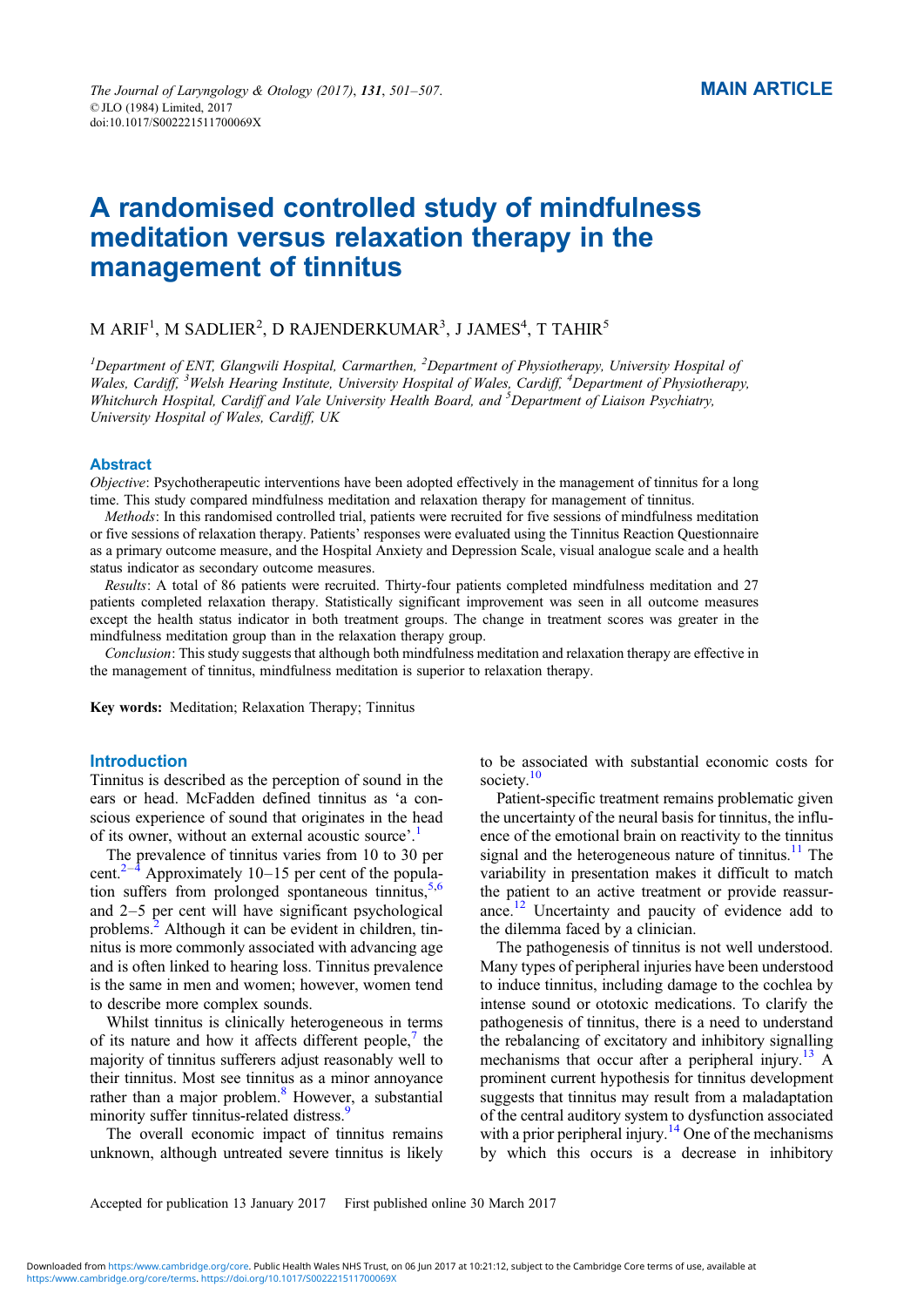neurotransmission. The major structures that play a role in transmitting neural activity through the ascending central auditory system include: the cochlear nucleus and superior olivary complex in the pons-medulla region, the inferior colliculus of the midbrain, the medial geniculate nucleus of the thalamus, and the auditory cortex.

Several treatments are used for the management of tinnitus, including sound therapy,<sup>15</sup> tinnitus retraining therapy,  $16$  counselling,  $17$  cognitive behavioural therapy,  $18,19$  acceptance commitment therapy<sup>20</sup> and mindfulness-based tinnitus stress reduction.<sup>21</sup> Some of these therapies integrate aspects of others, which makes it difficult to evaluate their impact. At present, no specific therapy for tinnitus is acknowledged to be satisfactory in all patients. $2^2$  Treatment is mainly focused on reducing the tinnitus sound and the distress associated with tinnitus.

#### Mindfulness meditation

Dr Jon Kabat Zinn introduced mindfulness meditation to the Western world in the 1970s, He defined mindfulness meditation as 'paying attention in the present moment and non-judgementally'. It is a technique designed to help one purposely pay attention to the present experience, without judgement or taking ownership of the many thoughts and emotional reactions that can become attached to a situation or stimulus. A desensitisation programme based on this would be ideally suited to tinnitus sufferers.<sup>23</sup> This approach is more metacognitive than cognitive in that it is not concerned with trying to analyse the problem from within. It works based on what Wilson refers to as classical conditioning.<sup>[24](#page-6-0)</sup> If one learns to be less reactive to a perceived threat then the vigilance towards that threat should diminish. The approach facilitates the 'what if I did nothing option' in the face of tinnitus, or, as Hebb's axiom puts it: 'nerves that fire together wire together, nerves that fire apart soon depart<sup>7.[25](#page-6-0)</sup>

Studies examining the effects of mindfulness training on morbidity and mortality outcomes are beginning to emerge. $26$  There are accumulating data supporting the notion that mindfulness meditation may ameliorate physiological changes that accompany chronic mental and emotional stress, improving the cortisol secretion profile and providing beneficial anatomical changes in the brain. $\frac{1}{2}$ 

## Relaxation therapy

Relaxation exercises have been used for a wide variety of conditions including anxiety, pain and tinnitus.<sup>[27,28](#page-6-0)</sup> The relaxation treatment procedure used in this study was based on the work of Lars-Goran  $Ost^{28}$  and served as the control treatment. The treatment aimed to offer a way of coping with tinnitus-related stress.

## Materials and methods

This was an open-ended randomised controlled trial comparing mindfulness meditation with relaxation

training, with no difference in the duration of intervention in both arms. Ethical approval for the project was obtained (research ethics committee reference: 11/ WA/198).

Patients with a primary complaint of intrusive tinnitus were recruited from the tinnitus clinic held at the University Hospital of Wales, Cardiff. Leaflets comprising information about the study were displayed in the University Hospital of Wales and the neighbouring districts' general hospitals. Colleagues at the ENT units from these hospitals were also asked to refer patients to the tinnitus clinic.

Those patients identified as having tinnitus caused by certain treatable conditions such as middle-ear infections, and those with mild tinnitus who needed only reassurance, were excluded from the study. Tinnitus was considered to be mild if it was not troublesome and if patients scored in the single digits on the Tinnitus Reaction Questionnaire.

#### Study population

Patients underwent a thorough history, relevant examinations and appropriate investigations where necessary. A pure tone audiogram and tympanogram were performed for all patients. Those patients with unilateral hearing loss underwent magnetic resonance imaging or computed tomography scanning.

The type and the duration of tinnitus were not considered as criteria for inclusion or exclusion from the study. Adults with intrusive tinnitus, aged over 18 years, who had not responded to other treatments such as hearing aids, maskers, background music or reassurance, or patients who did not want to try these treatments, were recruited for the study. Patients with psychiatric disorders severe enough to require treatment were excluded. Those who were undergoing litigation or legal matters related to auditory disorders, those unwilling to consider mindfulness meditation or relaxation therapy, and those who had problems communicating in English were also excluded.

Participants who satisfied the above criteria were given written information with brief descriptions of relaxation therapy and mindfulness meditation. The purpose of the research and the potential benefits were also explained. Participants were given the opportunity to ask any questions related to the study at this point. Participants had two weeks to decide whether to participate in the study.

After completing an informed consent form, participants were randomly allocated to one of two groups using sealed envelopes prepared by a person not involved in the trial.

#### Treatment programme

Mindfulness meditation was used in an attempt to uncouple or neutralise the sensory signal of tinnitus from the interpretative and behavioural response, thereby preventing a weak signal having a powerful conditioned response. The relaxation procedure used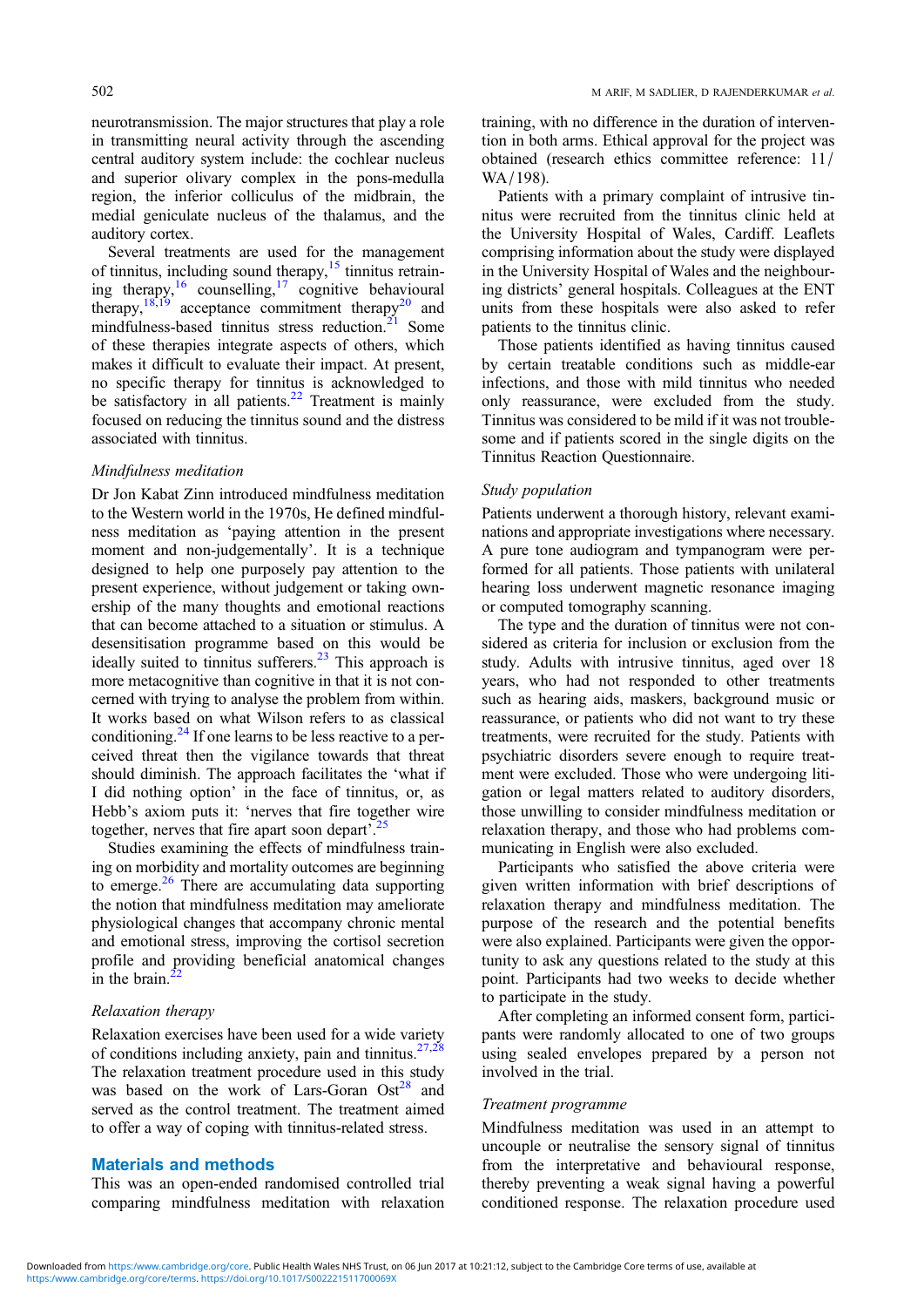## MINDFULNESS MEDITATION VERSUS RELAXATION THERAPY IN TINNITUS MANAGEMENT 503

| <b>TABLE I</b>                               |                                      |                                                                                                                                                                                                                                                                                                        |  |  |  |  |  |
|----------------------------------------------|--------------------------------------|--------------------------------------------------------------------------------------------------------------------------------------------------------------------------------------------------------------------------------------------------------------------------------------------------------|--|--|--|--|--|
| <b>MINDFULNESS MEDITATION SESSION FORMAT</b> |                                      |                                                                                                                                                                                                                                                                                                        |  |  |  |  |  |
| Session                                      | Topic                                | Contents                                                                                                                                                                                                                                                                                               |  |  |  |  |  |
| 1                                            | Exploration                          | $-$ In-session exercise<br>- Information gathering<br>- Exploration of patient's model<br>of tinnitus<br>- Homework: read material on                                                                                                                                                                  |  |  |  |  |  |
| 2                                            | Sitting meditation                   | mindfulness meditation<br>- In-session exercise: sitting<br>meditation, slow low-volume<br>diaphragmatic breathing<br>- Homework: listen to<br>meditation CD for 20 min/<br>day $& 5$ min/night                                                                                                        |  |  |  |  |  |
| 3                                            | Meditation<br>applied                | $-$ Feedback on homework $\&$<br>acceptance<br>- In-session exercise: how to<br>apply meditation                                                                                                                                                                                                       |  |  |  |  |  |
| 4                                            | Meditation<br>applied<br>(continued) | $-$ Feedback on homework $\&$<br>insight gained regarding<br>avoidance behaviour &<br>reassurance checking<br>- In-session exercise: concept<br>of breath as creating space that<br>facilitates different perception<br>& choice of response<br>- Homework: continued use of<br>CD $&$ its application |  |  |  |  |  |
| 5                                            | Review                               | - In-session exercise: review of<br>internal locus of control via<br>behavioural work, progress on<br>use of meditation in given<br>situations<br>- Emphasis on meditation as<br>way of life                                                                                                           |  |  |  |  |  |

 $CD = compact disc; min = minutes$ 

in this study was based on the work of Lars-Goran  $\text{Ost}^{28}$  $\text{Ost}^{28}$  $\text{Ost}^{28}$  and served as the control treatment.

Each treatment programme was standardised, following the session plans outlined in Tables I and II. Each patient had 5 face-to-face sessions of 40 minutes of relaxation therapy or mindfulness meditation treatment over a period of 15 weeks. The meditation was conducted by a single experienced therapist, whilst the relaxation therapy arm was split between two experienced therapists who followed a manual. The five mindfulness meditation sessions involved in-session exercises and homework (Table I). The five relaxation therapy sessions consisted of applied relaxation training (Table II). $^{28}$  $^{28}$  $^{28}$ 

#### Outcome measures

The pre- and post-assessment measures were completed at recruitment and at the end of the five treatment sessions respectively. Tinnitus-related severity, handicap and psychological effects were measured by selfreport questionnaires. The primary outcome measure was the Tinnitus Reaction Questionnaire. The secondary measures used were the Hospital Anxiety and Depression Scale, a visual analogue scale (VAS) and a Health State Thermometer.

| Session        | Topic                                                                       | Contents                                                                                                                                                                                                                                                                                                                                                                                          |
|----------------|-----------------------------------------------------------------------------|---------------------------------------------------------------------------------------------------------------------------------------------------------------------------------------------------------------------------------------------------------------------------------------------------------------------------------------------------------------------------------------------------|
| 1              | Exploration                                                                 | - Information gathering<br>- Exploration of patient's<br>understanding of tinnitus<br>- Explanation of relaxation<br>response & psychological<br>reaction<br>- Brief explanation of neural<br>plasticity of brain<br>- Rationale of treatment<br>- Emphasis on patient<br>compliance<br>- In-session exercise: release-<br>only relaxation<br>- Home-based practice twice<br>daily: duration of   |
| $\overline{2}$ | Mental skill<br>development                                                 | $15-20$ min/session<br>- Feedback on session 1:<br>respond to patient's<br>questions where appropriate<br>$-$ In-session exercise involving<br>release-only relaxation &<br>visualisation<br>- Home-based practice twice                                                                                                                                                                          |
|                |                                                                             | daily: duration $15-20$ min/<br>session                                                                                                                                                                                                                                                                                                                                                           |
| 3              | Cue-controlled<br>relaxation                                                | $-$ Feedback from sessions 1 & 2<br>- In-session exercise, focusing<br>on breathing & establishing a<br>form of conditioning<br>between a self-instruction to<br>'relax' & respiratory pattern,<br>for $20-30$ repetitions<br>- Home-based practice twice<br>daily: duration of<br>$15-20$ min/session                                                                                            |
| 4              | Differential<br>relaxation                                                  | - Feedback from home-based<br>work<br>- In-session exercise, aiming to<br>relax patient whilst they are<br>engaged in everyday<br>activities<br>- Patient taught how to avoid<br>unnecessary tension in<br>muscle groups not required<br>for specific activities<br>- Recognition of unnecessary<br>tension is flagged up<br>- Home-based practice twice<br>daily: duration 15-20 min/<br>session |
| 5              | Rapid relaxation<br>application $\&$<br>review of<br>subjective<br>findings | - Feedback from home-based<br>practice<br>- In-session introduction to mini<br>practice that reduces relaxation<br>time to 60-90 seconds<br>- Again, the word 'relax' is<br>cued to respiration, repeated<br>2–3 times: duration of $60-90$<br>seconds, practised 15–20<br>times/day with an identified<br>'trigger'                                                                              |

TABLE II RELAXATION THERAPY SESSION FORMAT

#### $Min = minutes$

Tinnitus Reaction Questionnaire. The Tinnitus Reaction Questionnaire is a 26-item self-report, psychometrically validated questionnaire, that covers various elements of personal and social handicap associated with tinnitus.<sup>29</sup> The items within the scale can be divided into four subcategories: general distress,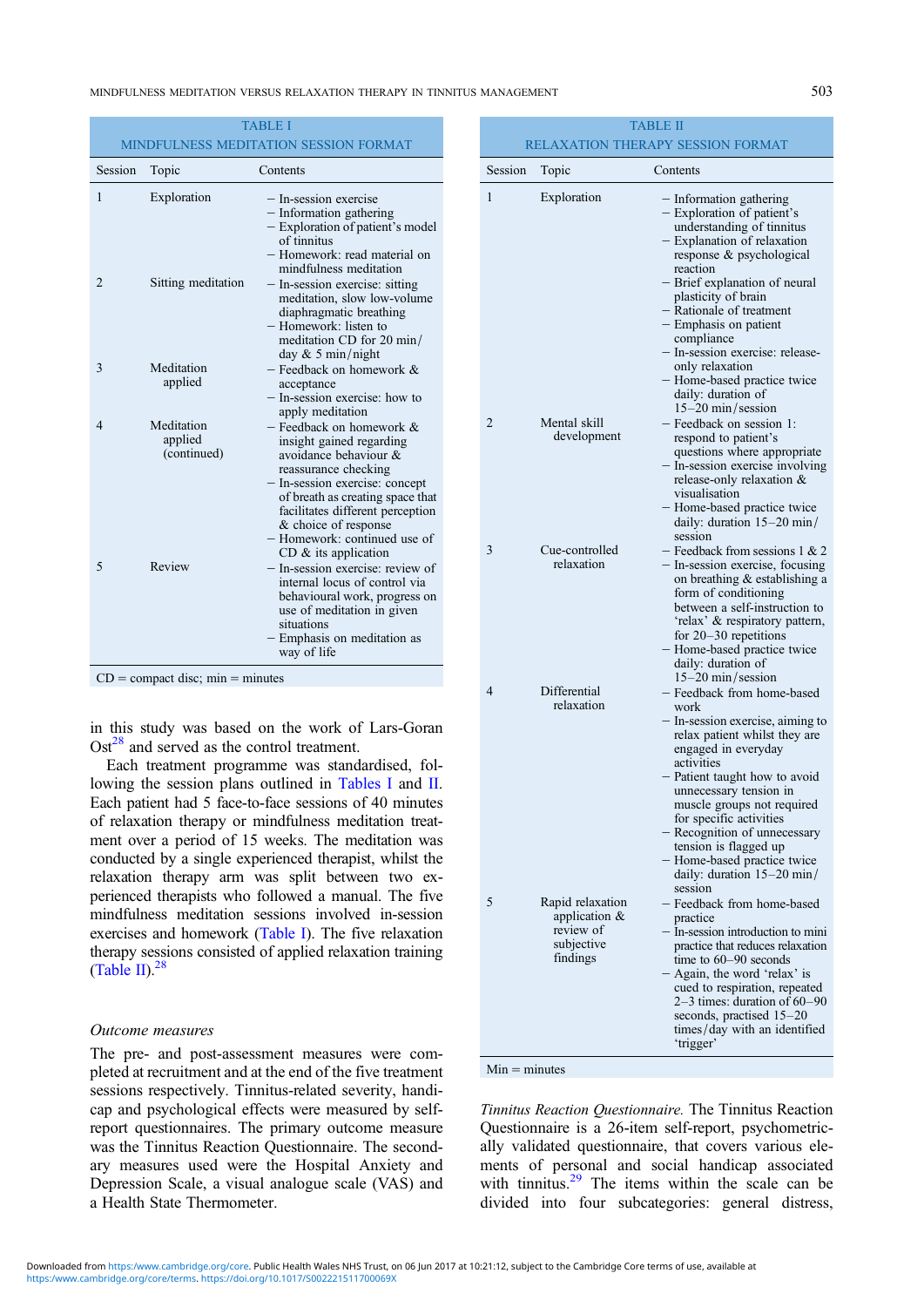| <b>TABLE III</b><br><b>PATIENTS' DEMOGRAPHICS</b>                                                                                                                                    |                                                 |                                                 |  |  |  |  |
|--------------------------------------------------------------------------------------------------------------------------------------------------------------------------------------|-------------------------------------------------|-------------------------------------------------|--|--|--|--|
| Parameter                                                                                                                                                                            | <b>Mindfulness</b><br>group                     | Relaxation<br>group                             |  |  |  |  |
| Patients $(n)$<br>Age (mean (SD); years)<br>Sex $(\%$ female)<br>Tinnitus duration (mean<br>$(SD)$ ; years)<br>Localisation (% bilateral)<br>Hearing loss (% moderate)<br>to severe) | 34<br>53.8 (11.6)<br>59<br>5.2(4.9)<br>65<br>38 | 27<br>58.3 (13.2)<br>48<br>6.5(4.4)<br>78<br>73 |  |  |  |  |
| $SD = standard deviation$                                                                                                                                                            |                                                 |                                                 |  |  |  |  |



Summary of patients recruited.

interference with activities, distress severity and avoidance activities. The Tinnitus Reaction Questionnaire is easy to complete and interpret, and has high internal consistency and high test–retest reliability.<sup>2</sup>

Hospital Anxiety and Depression Scale. This scale was used to measure the emotional state of the patients. It is a 14-item questionnaire divided into 2 subscales for anxiety and depression. $30$  For tinnitus patients, internal consistency was reported as  $\alpha = 0.83$  for anxiety and  $\alpha = 0.88$  for depression.<sup>31</sup>

Visual analogue scale. This was used to measure the severity and the loudness of tinnitus, the sensitivity to loud sounds, and the awareness of tinnitus. A scale of 0 to 10 was used, where 0 reflected no distress and 10 reflected most distressed.

Health State Thermometer. This was used as a generic measure to characterise current health state. It consisted of a VAS ranging from 0 to 100, wherein 0 indicated that the patient was in the worst state of health and 100 indicated that the patient was in the best state of health.

## **Results**

#### Demographics

Eighty-six patients were recruited for the study, with 42 in the mindfulness meditation group and 44 in the relaxation therapy group. Amongst the 61 patients who completed treatment (34 for mindfulness meditation and 27 for relaxation therapy), there was a slight preponderance of females (55 per cent overall; 59 per cent in the mindfulness meditation group and 48 per cent in the relaxation therapy group). In the mindfulness meditation group, there were five dropouts and three patients who did not attend for therapy. In the relaxation therapy group, there were 7 dropouts and 10 patients who did not attend for therapy (Figure 1). The reasons for not completing the study varied from being too busy to attend, moving out of area, wanting no further treatment, having no time to attend for treatment, not being convinced of treatment benefits and the emergence of other medical problems.

The duration of tinnitus ranged from 6 months to 15 years. The type of tinnitus that patients complained of also varied. None of the patients recruited had received any behavioural therapy such as tinnitus rehabilitation therapy or cognitive behavioural therapy. Some of the patients had other medical concerns including hypertension, ischaemic heart disease, diabetes mellitus and hyperlipidaemia.

The mean age (standard deviation (SD)) of patients was 53.8 (11.6) years in the mindfulness meditation group and 58.3 (13.2) years in the relaxation therapy group, with a range of 25 to 80 years (Table III). The character of tinnitus was described as buzzing, hissing, whistling and roaring. There were no participants with severe or profound deafness. These variables were not statistically significant.

#### Outcome measures

The difference between the pre- and post-treatment scores was calculated for all of the measures [\(Table IV\)](#page-4-0). Those differences were checked using the Shapiro–Wilk test and were all normally distributed. The variances of the differences between the two groups were checked using the variance ratio test and all were found to be equivalent. Each pair of differences (one for each group) was subsequently evaluated using the paired t-test for independent samples with equal variances.

The mean difference in scores (post- vs pre-treatment change) was greater in the mindfulness meditation group than in the relaxation therapy group for all outcome measures except the health status indicator.

Although a difference in Tinnitus Reaction Questionnaire scores was apparent in both groups, the difference was statistically significant for the mindfulness meditation group only. Mindfulness meditation and relaxation therapy showed pre-intervention mean scores (SDs) of 39.40 (15.412) and 41.77 (17.709) respectively, and post-intervention mean scores (SDs) of 15.06 (13.124) and 19.59 (13.151). The mean difference between the two groups was 8.24 in favour of the mindfulness meditation group (95 per cent confidence interval (CI) =  $-16.4$ ,  $-0.1$ ;  $p = 0.047$ ).

The only other measure showing a statistically significant improvement between the two groups was the tinnitus severity, with mean difference (standard error of the difference) of 1.798 (0.553) in favour of the mindfulness meditation group (95 per cent CI =  $-2.906$ ,  $-0.69$ ;  $p = 0.002$ ).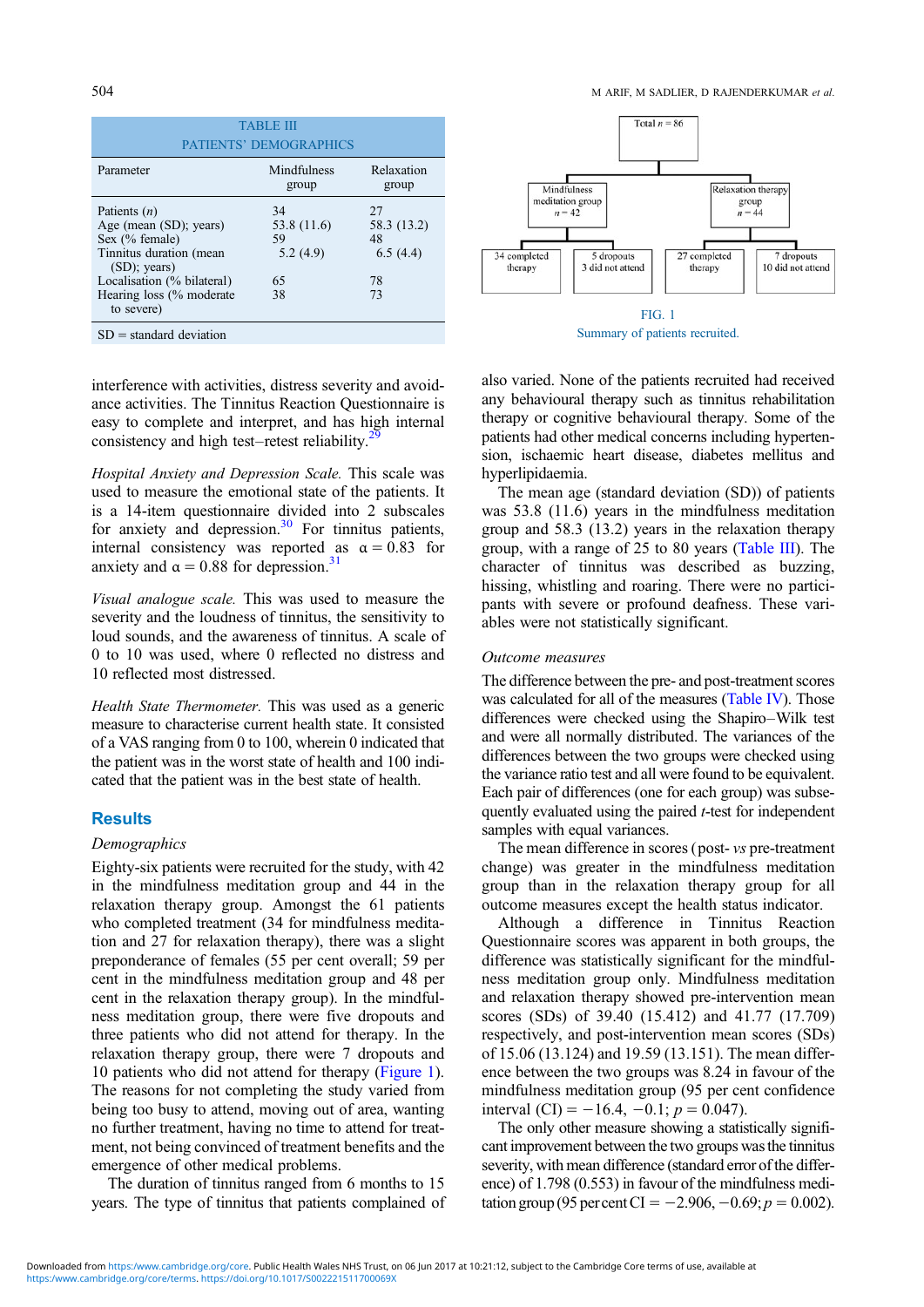<span id="page-4-0"></span>MINDFULNESS MEDITATION VERSUS RELAXATION THERAPY IN TINNITUS MANAGEMENT 505

| <b>TABLE IV</b><br><b>OUESTIONNAIRE RESULTS</b> |                           |                 |                                  |                                                                            |                    |  |  |
|-------------------------------------------------|---------------------------|-----------------|----------------------------------|----------------------------------------------------------------------------|--------------------|--|--|
|                                                 |                           |                 |                                  |                                                                            |                    |  |  |
| Outcome measure                                 | Therapy<br>group          | Patients<br>(n) | Score (mean<br>(SD)              | Post-intervention mindfulness & relaxation<br>mean difference $(p$ -value) | 95% CI             |  |  |
| $HADS - total$                                  |                           |                 |                                  |                                                                            |                    |  |  |
| $-$ Pre-intervention                            | Mindfulness<br>Relaxation | 41<br>44        | 13.341 (8.392)<br>13.613 (6.221) | $-0.83838(0.601)$                                                          | $-4.032, 2.355$    |  |  |
| - Post-intervention                             | Mindfulness<br>Relaxation | 34<br>27        | 9.411 (5.377)<br>11.037 (7.377)  |                                                                            |                    |  |  |
| $HADS - anxiety$                                |                           |                 |                                  |                                                                            |                    |  |  |
| - Pre-intervention                              | Mindfulness<br>Relaxation | 42<br>44        | 7.02(4.314)<br>7.45 (3.507)      | $-1.0490(0.225)$                                                           | $-2.761, 0.663$    |  |  |
| $-$ Post-intervention                           | Mindfulness               | 34              | 4.59 (2.797)                     |                                                                            |                    |  |  |
|                                                 | Relaxation                | 27              | 5.89 (4.022)                     |                                                                            |                    |  |  |
| $HADS - depression$<br>- Pre-intervention       | Mindfulness               | 41              | 6.39(4.358)                      | 0.101(0.914)                                                               | $-1.757, 1.959$    |  |  |
|                                                 | Relaxation                | 44              | 6.16(2.980)                      |                                                                            |                    |  |  |
| - Post-intervention                             | Mindfulness               | 34              | 4.82 (2.959)                     |                                                                            |                    |  |  |
| <b>Tinnitus Reaction</b>                        | Relaxation                | 27              | 5.15 (3.780)                     |                                                                            |                    |  |  |
| Ouestionnaire                                   |                           |                 |                                  |                                                                            |                    |  |  |
| - Pre-intervention                              | Mindfulness               | 41              | 39.40 (15.412)                   | $-8.23747(0.047)$                                                          | $-16.375, -0.0996$ |  |  |
|                                                 | Relaxation                | 44              | 41.77 (17.709)                   |                                                                            |                    |  |  |
| - Post-intervention                             | Mindfulness<br>Relaxation | 34<br>27        | 15.06 (13.124)<br>19.59 (13.151) |                                                                            |                    |  |  |
| $VAS$ – severity of<br>tinnitus                 |                           |                 |                                  |                                                                            |                    |  |  |
| $-$ Pre-intervention                            | Mindfulness               | 41              | 6.00(2.000)                      | 1.798(0.002)                                                               | $-2.906, -0.690$   |  |  |
|                                                 | Relaxation                | 44              | 6.23(2.112)                      |                                                                            |                    |  |  |
| - Post-intervention                             | Mindfulness<br>Relaxation | 34<br>27        | 2.91(2.021)<br>4.41 (1.966)      |                                                                            |                    |  |  |
| $VAS - loudness$ of<br>tinnitus                 |                           |                 |                                  |                                                                            |                    |  |  |
| $-$ Pre-intervention                            | Mindfulness               | 41              | 6.86(2.102)                      | $-0.648(0.292)$                                                            | $-1.867, 0.57157$  |  |  |
| - Post-intervention                             | Relaxation<br>Mindfulness | 44<br>34        | 6.91(2.078)<br>4.47 (2.312)      |                                                                            |                    |  |  |
|                                                 | Relaxation                | 27              | 5.11 (2.242)                     |                                                                            |                    |  |  |
| $VAS$ – sensitivity to<br>loud sounds           |                           |                 |                                  |                                                                            |                    |  |  |
| $-$ Pre-intervention                            | Mindfulness               | 41              | 6.43(2.490)                      | $-0.858(0.270)$                                                            | $-1.867, -0.571$   |  |  |
| $-$ Post-intervention                           | Relaxation<br>Mindfulness | 44<br>34        | 6.61(2.608)<br>4.18 (2.634)      |                                                                            |                    |  |  |
|                                                 | Relaxation                | 27              | 5.04 (2.426)                     |                                                                            |                    |  |  |
| $VAS$ – awareness of<br>tinnitus                |                           |                 |                                  |                                                                            |                    |  |  |
| $-$ Pre-intervention                            | Mindfulness               | 41              | 69.76 (26.868)                   | $-9.479(0.239)$                                                            | $-25.417, 6.458$   |  |  |
| $-$ Post-intervention                           | Relaxation<br>Mindfulness | 44<br>34        | 72.40 (24.901)                   |                                                                            |                    |  |  |
|                                                 | Relaxation                | 27              | 35.76 (28.250)<br>48.96 (27.157) |                                                                            |                    |  |  |
| Health status indicator                         |                           |                 |                                  |                                                                            |                    |  |  |
| $-$ Pre-intervention                            | Mindfulness               | 41              | 75.17 (16.070)                   | $-1.736(0.745)$                                                            | $-12.377, 8.904$   |  |  |
| - Post-intervention                             | Relaxation<br>Mindfulness | 44<br>34        | 72.05 (19.922)                   |                                                                            |                    |  |  |
|                                                 | Relaxation                | 27              | 75.32 (14.785)<br>76.59 (15.579) |                                                                            |                    |  |  |
|                                                 |                           |                 |                                  |                                                                            |                    |  |  |

SD = standard deviation; CI = confidence interval; HADS = Hospital Anxiety and Depression Scale; VAS = visual analogue scale

Total Hospital Anxiety and Depression Scale mean scores (SDs) were 13.341 (8.392) and 13.613 (6.221) for the mindfulness meditation and relaxation therapy groups respectively. The post-intervention scores (SDs) were 9.411 (5.377) and 11.037 (7.377) respectively. The mean difference (standard error) was 0.838 (1.595) (95 per cent CI =  $-4.032$ , 2.355;  $p = 0.601$ ). The Hospital Anxiety and Depression Scale anxiety and depression scores with mean differences are summarised in Table IV.

The only measure that showed no improvement following either mindfulness meditation or relaxation therapy was the overall health status indicator. The

mindfulness meditation group had pre- and post-treatment mean scores (SDs) of 75.174 (16.070) and 75.32 (14.4785), respectively. The relaxation therapy group had pre- and post-treatment mean scores (SDs) of 72.05 (19.922) and 76.59 (15.579), respectively.

The mean (SD) scores for all the outcome measures with differences between the two groups are summarised in Table IV.

## **Discussion**

To our knowledge, this is the first trial comparing mindfulness meditation with relaxation therapy for the management of chronic tinnitus. Our study shows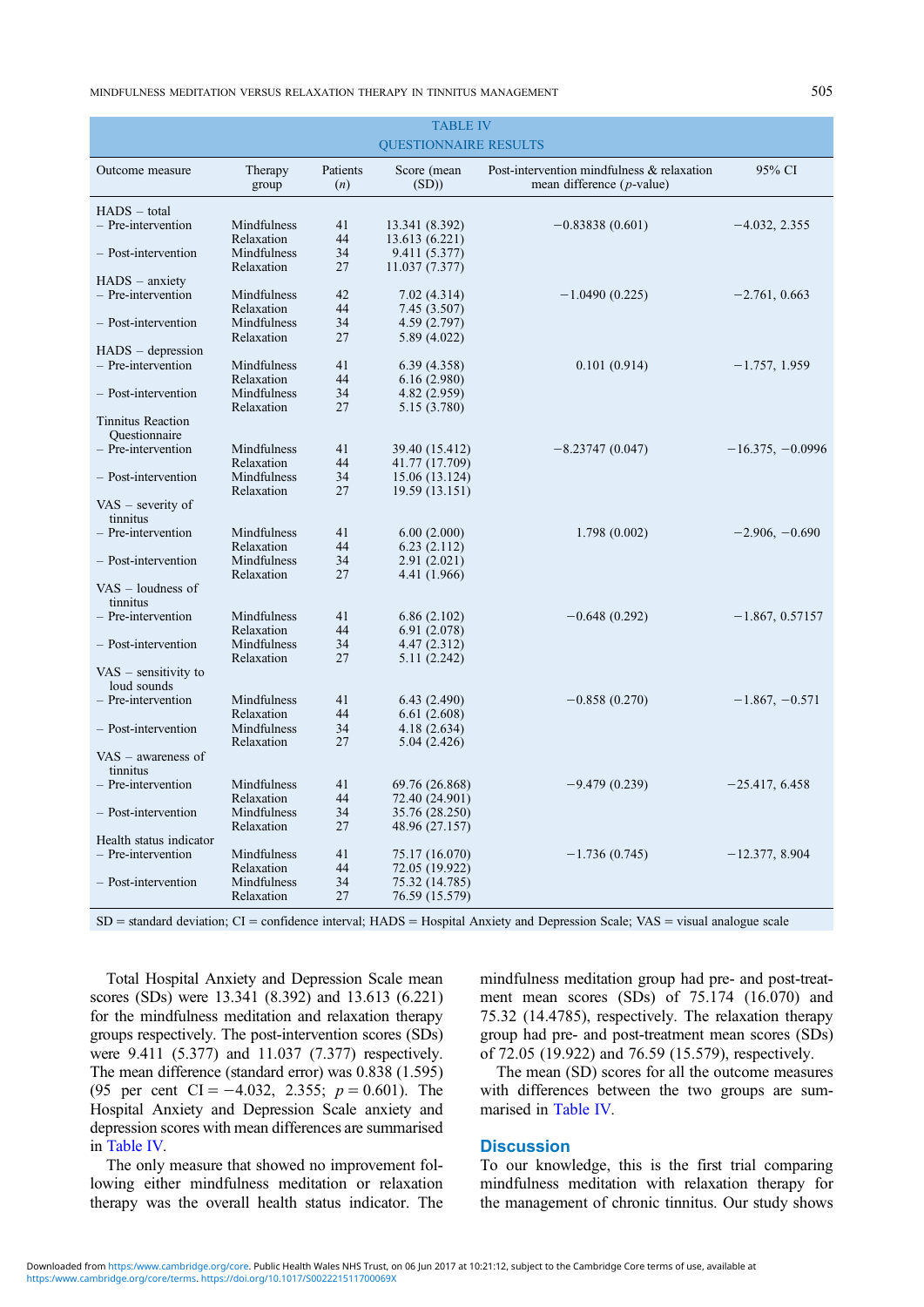<span id="page-5-0"></span>a significant improvement in patients' symptoms for both therapies as recorded after five sessions of either therapy.

Successful management of tinnitus involves guiding the patient towards habituation, thereby reducing the negative effect that tinnitus has on the patient's health, lessening their suffering and allowing them to lead a normal life. Although this study comprised only a small sample, we established that both interventions were effective for the management of chronic tinnitus. However, some statistically significant results suggest that mindfulness meditation is better than relaxation therapy for reducing the severity of tinnitus, with improvements also recorded in terms of the loudness and the awareness of tinnitus, and the sensitivity to loud sounds. Importantly, the primary outcome measure, the Tinnitus Reaction Questionnaire, suggested a statistically significant improvement with mindfulness meditation in terms of the distress associated with chronic tinnitus. This study adds to the growing literature supporting mindfulness meditation in the management of other chronic conditions such as chronic pain, anxiety, stress and depression.

These two modes of treatment have not been compared previously, although both treatments have been used effectively for the management of tinnitus in the past.[7,31](#page-6-0)–[33](#page-6-0)

We used a number of outcome measures, which showed consistency in results for improvement in most domains. The primary outcome measure, the Tinnitus Reaction Questionnaire, was designed to determine the psychological distress and impact of tinnitus, whereas the other scales show the impact of tinnitus on the sufferer's life. Changes in the awareness and the severity of tinnitus associated with mindfulness have been reported previously by Gans et al.<sup>[21](#page-6-0)</sup> Patients receiving relaxation therapy also showed improvement on the VAS, but with no statistically significant improvement recorded for any of the measures.

A comparison between mindfulness meditation and relaxation therapy on the Hospital Anxiety and Depression Scale revealed similar improvements for these therapies, with a reduction in patients' distress and an improvement in the patients' state of mind. The only measure which indicated little benefit was the health status indicator. Previous studies on mindfulness meditation have recorded improvements in health status when investigating patients' general wellbeing and quality of life.<sup>2</sup>

Similar previous studies have also shown a benefit of mindfulness meditation in patients with tinnitus.<sup>[33,34](#page-6-0)</sup> In the study by Philippot et al., the benefit of mindfulness increased with practice. $33$  The sample size of these studies was much smaller than in our study, and none of these studies compared mindfulness meditation with relaxation therapy.

The strengths of this study are the comparatively large size of randomised samples in the controlled trial, the clearly defined protocols for the two

interventions and the use of experienced therapists in a clinical sample.

There were no differences observed between the two groups in terms of patients' age or sex, or tinnitus duration.

The main aim of tinnitus treatment is to help guide the patient towards habituation. Such treatment teaches a person to change their relationship with tinnitus in order to minimise their suffering, and provides a practical, simple and easy-to-learn technique that can be used in their daily life.

- A randomised controlled trial was conducted to investigate mindfulness meditation versus relaxation therapy as tinnitus treatments
- A total of 86 patients were recruited for the study; 61 patients completed treatment
- Each patient received five sessions of mindfulness meditation or relaxation therapy
- Results of primary and secondary outcome measures were analysed pre- and posttherapy
- There were improvements in outcome measures for both treatments
- Mindfulness meditation appeared more effective than relaxation therapy

Ideally, we would have liked to follow up both groups for 12 months after treatment, to evaluate if the improvements were sustained. However, a previous study using a similar approach did show sustained improvement at three to six months' follow up. $^{23}$  $^{23}$  $^{23}$  Our findings strengthen the evidence that mindfulness meditation is an effective treatment for the management of tinnitus. However, at present only a few centres offer mindfulness meditation for tinnitus, particularly at the primary and secondary care levels.

## **Conclusion**

For tinnitus management to be successful, we must provide patients with strategies that will allow them to reduce their symptoms and help them to habituate to their tinnitus. Both mindfulness meditation and relaxation therapy have been shown to be effective in reducing the suffering, and would eventually lead to habituation. In this study, mindfulness meditation appears to have been more effective than relaxation therapy.

#### References

- 1 McFadden D. Tinnitus: Facts, Theories, and Treatments. Washington, DC: National Academy Press, 1982
- 2 Heller AJ. Classification and epidemiology of tinnitus. Otolaryngol Clin North Am 2003;36:239–48
- 3 Hoare DJ, Kowalkowski VL, Kang S, Hall DA. Systematic review and meta-analyses of randomized controlled trials examining tinnitus management. Laryngoscope 2011;121:1555–64